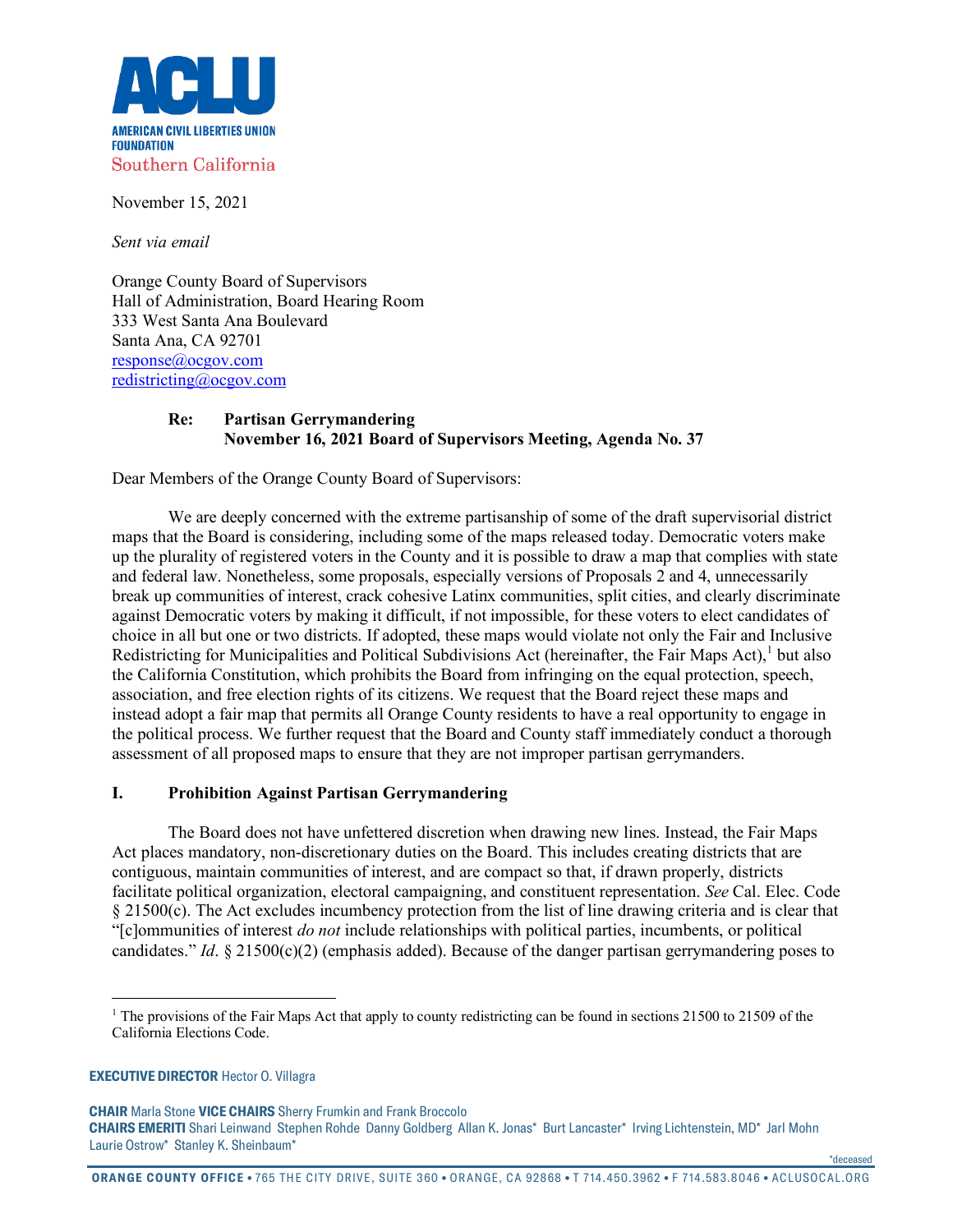fair maps, the Act is explicit that the Board "shall not adopt supervisorial district boundaries for the purpose of favoring or discriminating against a political party." *Id*. § 21500(d).

The California Constitution also places constraints on the Board, including the obligation that the Board permit free and fair elections, provide all people with equal protection under the law, and not restrict people's rights of association and political expression. Cal. Const. art. II, § 3 (providing for free elections); *id*. art. I, § 7 (guaranteeing equal protection of the laws); *id*. art. I, §2(b) (guaranteeing freedom of speech and association); *see also Jauregui v. City of Palmdale*, 226 Cal. App. 4th 781, 800 (2014) (noting that the state's free speech and association constitutional provision provides voting protections and that the state's equal protection clause "quite naturally applies to voting related issues" and protects voters "against dilution of their votes because of the manner in which elections are conducted"). The cornerstone of free elections is to ascertain the will of the people, and a map that discriminates against a certain group of voters or creates barriers to the free expression of the will of the people infringes on all three of these rights. There is a history of state courts finding that partisan gerrymandering violates state constitutional rights, and it is likely that a California court would come to the same conclusion with respect to versions of Proposal 2 and Proposal 4 as well as Proposals 5A-1 and 5B-1. *See, e.g.*, *League of Women Voters v. Commonwealth*, 645 Pa. 1, 8 (S. Ct. Pa. 2018) (Pennsylvania Supreme Court holding that "the 2011 [Congressional] Plan violates Article I, Section 5—the Free and Equal Elections Clause of the Pennsylvania Constitution" because it is a partisan gerrymander); *Common Cause v. Lewis*, 2019 WL 4569584, at \*128 (S. Ct. N.C. Sept. 3, 2019) (holding that the partisan gerrymander at issue "violate[d] the fundamental constitutional rights of free elections, equal protection, speech, assembly and association").

## **II. Some Draft Proposals are Partisan Gerrymanders**

For at least the past decade, Democratic voter registration in the County has been trending upward and Republican registration has been trending downward. For example, in October 2010, Democratic voters made up 31.9% of Orange County registered voters and Republican voters made up 43.1%.[2](#page-1-0) Today, Democratic voters make up 37.1% of all active registered voters and Republican voters have dropped down almost ten percentage points to [3](#page-1-1)3.5%.<sup>3</sup> While voters are increasingly choosing to associate with parties other than the Republican Party and are consistently voting in favor of Democratic candidates,<sup>[4](#page-1-2)</sup> some proposals seek to again entrench Republican control of the Board for the next ten years<sup>[5](#page-1-3)</sup> by splitting up concentrations of Democratic voters and submerging them into redder districts, impermissibly diluting their vote.

Although we should expect to see at most one to two districts in the final map with higher shares of Republican voters, all versions of Proposal 2 are maps where Republicans have an advantage in three out of the five districts. What's more, all versions of Proposal 2 place incumbent Supervisor Andrew Do, a registered Republican,<sup>[6](#page-1-4)</sup> in a district that only slightly has more Democratic voters. This gives Republican voters an advantage in four out of the five districts, much more than their size merits. Public

<span id="page-1-1"></span><sup>3</sup> Orange County Registrar of Voters: Election Data Central, Current Registration Counts, <https://www.ocvote.com/datacentral/?tab=registration> (last accessed Nov. 15, 2021).

<span id="page-1-0"></span><sup>2</sup> California Secretary of State, Report of Registration as of October 18, 2010: Registration by County at 3, *available at* <https://elections.cdn.sos.ca.gov/ror/ror-pages/15day-gen-10/county.pdf>*.* 

<sup>&</sup>lt;sup>4</sup> See, e.g., Orange County November 6, 2018 Official Results, Registrar of Voters,

<span id="page-1-2"></span><https://www.ocvote.com/fileadmin/live/gen2018/results.htm> (showing that Orange County voters consistently favor Democratic candidates in statewide races, including the races for Governor, Secretary of State, Controller, Treasurer, and Attorney General).

<span id="page-1-3"></span><sup>&</sup>lt;sup>5</sup> *See, e.g., Supervisors Approve GOP-Friendly Political Boundaries*, Voice of OC (Aug. 24, 2011), https://voiceofoc.org/2011/08/supervisors-approve-gop-friendly-political-boundaries/.

<span id="page-1-4"></span><sup>&</sup>lt;sup>6</sup> Ahn Do, *O.C. Supervisor Andrew Do Moves Closer to Reelection in Hotly Contested Race*, L.A. Times (Nov. 9, 2016), [https://www.latimes.com/local/lanow/la-me-ln-oc-supervisor-20161109-story.html.](https://www.latimes.com/local/lanow/la-me-ln-oc-supervisor-20161109-story.html)